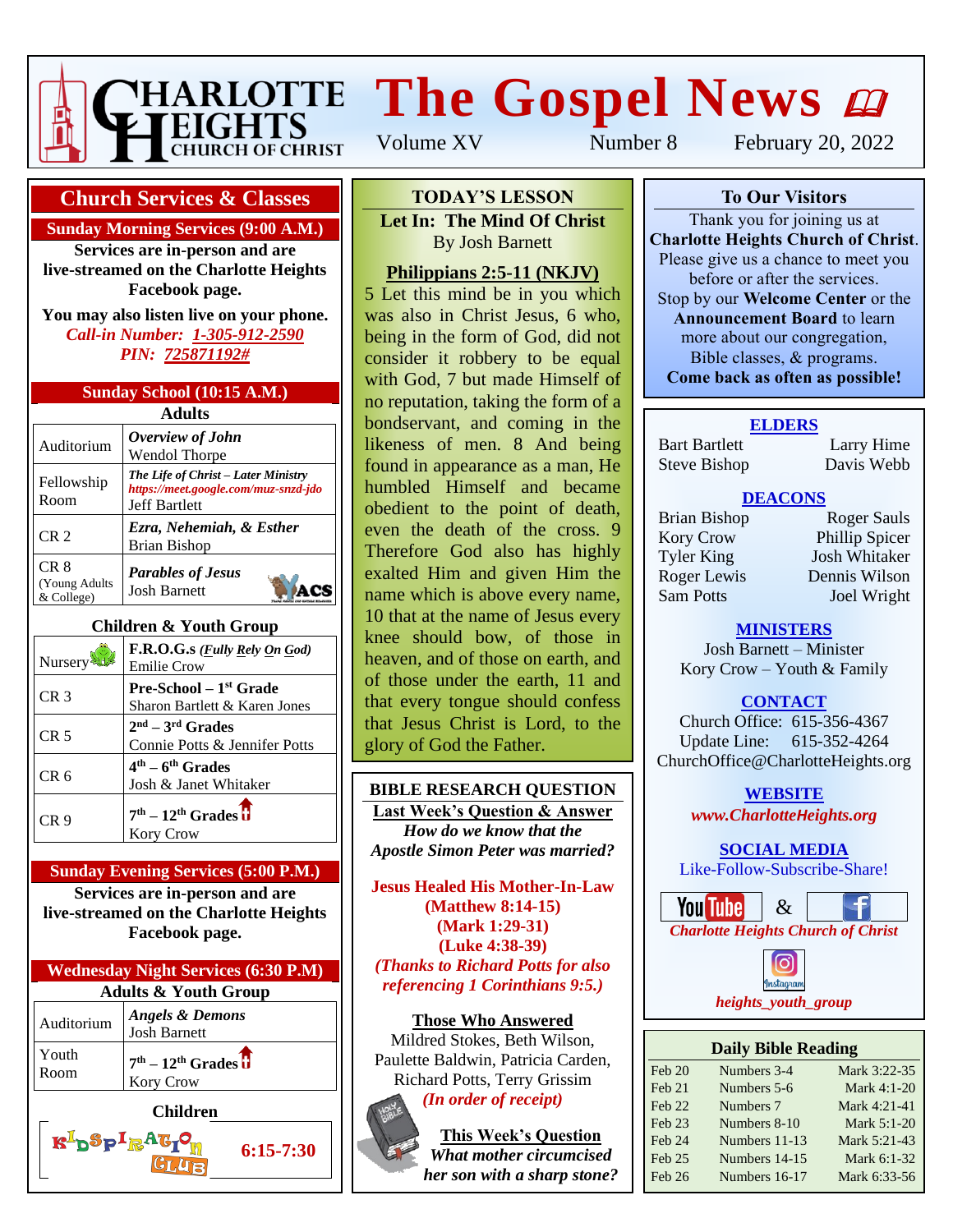## **Upcoming Events – At-A-Glance**

**Sunday Evening Song Service TONIGHT (5:00)**

**Lads-To-Leaders Class Will Not Meet Tonight or Next Week** *See Announcement*

> **Shower the People February 22 (5:30 – 9:00)**

**Ladies Bible Class February 23 (10:00)**

**Ladies Virtual Book Study February 24 (7:00)**

**Friday Night Singing February 25 (7:00)** Corinth Church of Christ, Portland

> **Shower The People Neighborhood Meeting February 27 (2:00)** *See Announcement*

**CARE Team February 27 (6:00)**

**Friends & Family Day - March 6** *See Announcement*

**Monday Night for the Master March 7 (6:00)**

**Widow/Widower Dinner - March 12** *Details Coming Soon*

# Thank You

Thank you all for the prayers and cards for me and my family during Paul's illness and his death. It meant a lot to all of us to know so many of you were praying for us.

May God bless all of you with His everlasting love.

> **Sandy Skalet & Family** (Sonja Teitloff's Sister)

# **Sympathy**

Sympathy is extended to **Frank Hollingsworth** & his family in the death of his brother, **John Granville Hollingsworth**. Services were conducted in San Antonio, TX on February 11<sup>th</sup>.

*Please keep this family in your prayers.*

# **Until He Comes: Let In – The Mind Of Christ**

How can I accurately tell you what the next section in Philippians 2 is about? I can tell you what it means based on the words, but I cannot go deeper to fully understand. What is the mind of Christ? Let me ask it this way. What would it mean for an Olympic athlete to lose their legs before a skating competition? What does it mean for an artist to lose their eyesight? What about a talented musician who could no longer hear? These questions inadequately illustrate Jesus leaving the Heavenly abode to experience the suffering in the flesh.

What Jesus came to earth to do is the greatest selfless act ever performed! It is so great that we are commanded to remember it on the first day every week. God has called us to live humbly. He demonstrated humility by humbling Himself to the point of death on the cross. It saddens me that this act alone doesn't impact more people as it should. How can we go on with our lives knowing what God has done? There is no excuse or schedule too busy for us to ignore this great act of love and humility.

"*Let this mind be in you which was also in Christ Jesus*" (2:5).



Do you need to work on "humility"? It starts with Christ. May we approach the words of Paul with humility and reverence in what he said about the mind of Christ. In Him, Josh Barnett

# Shower The People & The Templeton House

The Elders would like to keep the congregation informed about all of the activities in which **Charlotte Heights** is involved.

As you know, the house on Templeton is currently being used as office space for the **Shower The People** organization. Over the past week, there appears to have been some inaccurate information that has been passed through the neighborhood and on social media regarding the purpose and procedures of **Shower The People** and how the house is being used. **Shower The People** and **Charlotte Heights** will be holding

a neighborhood meeting to address these issues on February 27 at 2:00.

The purpose of this meeting will be two-fold.

- 1. We want to provide accurate information about the purpose and procedures of **Shower The People** and the use of the house.
- 2. We want to hear the concerns of the neighborhood.

Our main objective at Charlotte Heights is to serve God and others. We want to do this by both helping those in need and by being a good neighbor. You may contact any of our Elders directly to get more details or to share your thoughts about **Shower The People** and the use of the house on Templeton. You may also join us for the neighborhood meeting.

# Friends & Family Day – March 6

**We hope you have started inviting others to our Friends & Family Day.** Flyers are located on the table in the hallway. Take as many as you need. This is an opportunity to reach out to others who do not attend services.

We will have a Potluck Meal after services. Bring enough for your family & guests. All Adult Sunday School Classes will meet as usual.

# **Josh's Friendly Tip #2**

Gower Elementary School has on their marquee sign, **"Attendance Matters"**. I would agree. Attendance matters when it comes to worship, in-person or online. Attendance matters for those not going anywhere. My concern is for the ones not

Famil

attending anywhere. What can we do? Invite them to come in-person or online. **Friends & Family Day** would be a perfect opportunity to invite someone to attend. Why? **Attendance Matters**.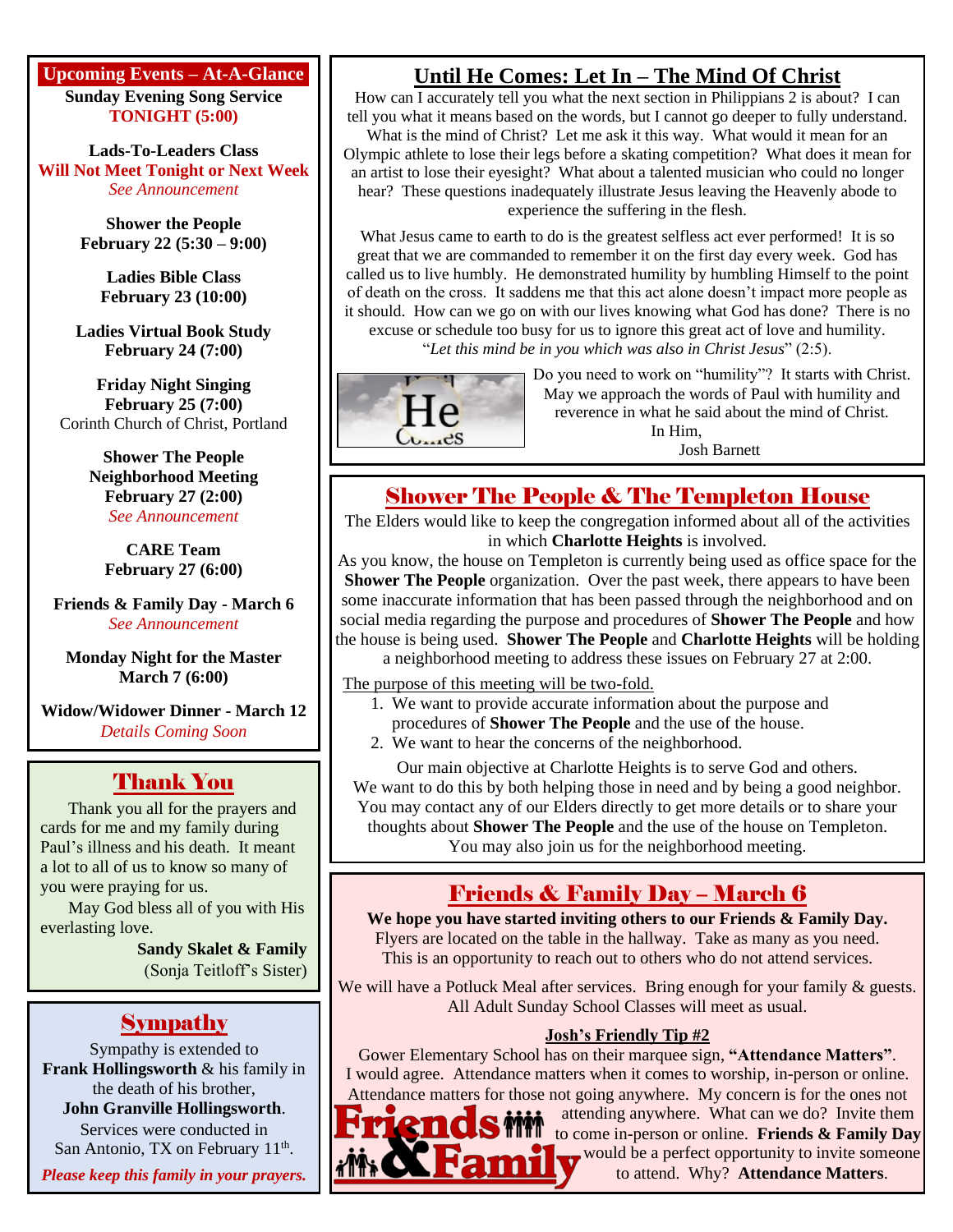